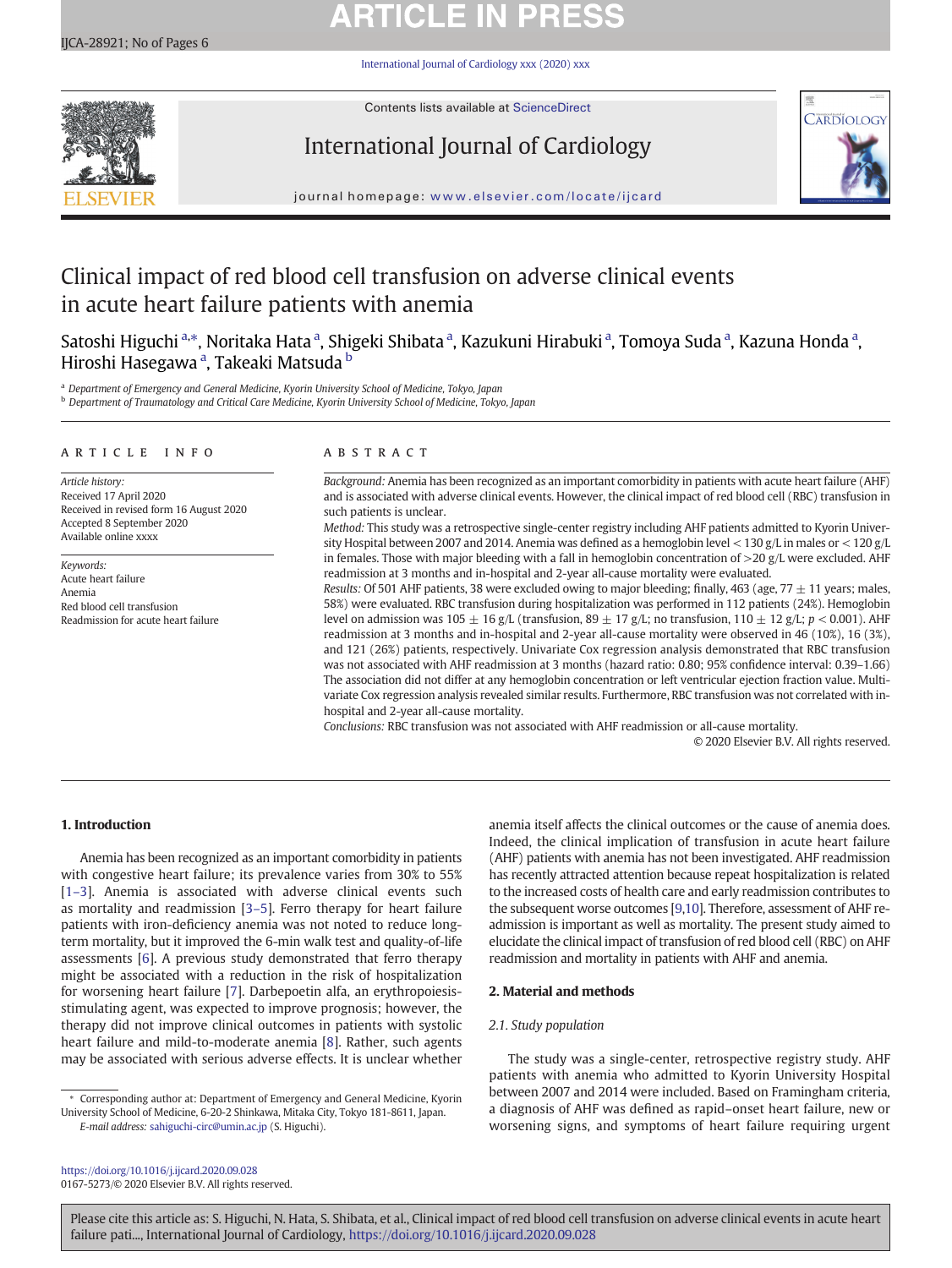<span id="page-1-0"></span>therapy and hospitalization [\[11](#page-4-0)]. According to the definition provided by the World Health Organization, anemia was defined as a hemoglobin level < 130 g/L in males or < 120 g/L in females [\[12](#page-4-0)]. Patients with acute coronary syndrome were excluded owing to different pathophysiology as compared with the other etiologies. Furthermore, those with major bleeding were excluded because the comorbidity could strongly affect the prognosis and such patients usually need RBC transfusion.

# 2.2. Indication for RBC transfusion

Because the present study was a retrospective study, the definitive indication was not determined beforehand, but was based on each cardiologist's discretion. Many cardiologists determined the need for RBC transfusion based on the so-called 10/30 rule [[13\]](#page-5-0); namely, transfusing patients with a hemoglobin level of under 100 g/L and a hematocrit value of under 30%.

# 2.3. Data collection

Data on patient background (including age, sex, body mass index, hypertension, diabetes mellitus, dyslipidemia, atrial fibrillation, chronic obstructive pulmonary disease, history of heart failure and stroke, vital signs, New York Heart Association (NYHA) classification, the etiology of AHF, laboratory data, left ventricular ejection fraction [LVEF] medication, and device therapy), and outcomes (all-cause mortality and AHF readmission) were collected. The causes of anemia were surveyed in those who received RBC transfusion. The patients were classified into 3 groups according to the LVEF as follows: heart failure with reduced ejection fraction (HFrEF), defined as LVEF  $<$  40%; heart failure with mid-range EF (HFmrEF), LVEF  $\geq$  40% and  $<$  50%; and heart failure with preserved EF (HFpEF), LVEF  $\geq 50\%$  [\[14](#page-5-0)].

### 2.4. Endpoints

Readmission for AHF at 3 months was evaluated as the primary endpoint. Readmission was determined based on each cardiologist's discretion. The secondary endpoints were in-hospital and 2-year all-cause mortality.

### 2.5. Ethical statement

This study protocol conforms to the 1975 Declaration of Helsinki [[15](#page-5-0)] and is in line with the Ethical Guidelines for Epidemiological Research established by the Japanese government. The study was approved by the ethics committee at our institution. According to the guidelines, the study satisfied the conditions to waive the requirement for informed consent from individual participants. Therefore, informed consent was waived, which was approved by the ethics committee.

# 2.6. Statistical analysis

Numerical data are presented as mean  $\pm$  standard deviation if the data followed a normal distribution. Otherwise, data are displayed as median and interquartile range (Q1–Q3) values. Categorical variables are expressed as absolute numbers or percentages. Continuous variables were analyzed using unpaired Student's t-tests or Mann– Whitney U tests, while Fisher's exact test or the chi-squared test was used for categorical variables. In-hospital all-cause mortality was assessed using uni- and multivariate logistic regression analyses and expressed as odds ratio (OR), 95% confidence interval (CI), and p-value. The cumulative incidence of 3-month AHF readmission was assessed using the Kaplan-Meier estimated curve with log-rank test. The risks of 3-month AHF readmission and 2-year all-cause mortality were assessed using Cox regression analysis and expressed as hazard ratio (HR), 95% CI, and p-value. Variables with a p-value  $< 0.10$  in univariate analysis were retained for the multivariate logistic or Cox regression analysis with least absolute shrinkage and selection operator. Statistical significance was defined as  $p < 0.05$ . All statistical analyses were carried out using Stata version 14 (Stata Corp; College Station,

# Table 1

Patient characteristics.

|                                                       | All                     | Transfusion            | No<br>transfusion       | <i>p</i> value |
|-------------------------------------------------------|-------------------------|------------------------|-------------------------|----------------|
|                                                       | $n = 463$               | $n = 112$              | $n = 351$               |                |
|                                                       |                         |                        |                         |                |
| Age, years<br>Male, $n$ $(\%)$                        | $77 \pm 11$<br>268 (58) | $78 \pm 11$<br>55 (49) | $77 \pm 11$<br>213 (61) | 0.795<br>0.031 |
| Body mass index, $\text{kg/m}^2$                      | $21 \pm 4$              | $20 \pm 3$             | $21 \pm 4$              | 0.020          |
| Hypertension, n (%)                                   | 332 (72)                | 77 (69)                | 255 (73)                | 0.400          |
| Dyslipidemia, n (%)                                   | 165 (36)                | 44 (39)                | 121 (35)                | 0.375          |
| Diabetes mellitus, n (%)                              | 181 (39)                | 45 (40)                | 136 (39)                | 0.787          |
| Atrial fibrillation, n (%)                            | 161(35)                 | 34 (30)                | 127 (36)                | 0.260          |
| Medical history of heart<br>failure, $n$ $(\%)$       | 123 (27)                | 36 (32)                | 87 (25)                 | 0.089          |
| Medical history of ischemic<br>stroke, $n$ $(\%)$     | 69 (15)                 | 20 (18)                | 49 (14)                 | 0.360          |
| COPD, $n$ $(\%)$                                      | 41 (9)                  | 6(5)                   | 35(10)                  | 0.180          |
| Hemodialysis, n (%)                                   | 40(9)                   | 12(11)                 | 28(8)                   | 0.439          |
| Ischemic heart failure, n (%)                         | 139 (30)                | 32 (29)                | 107(30)                 | 0.701          |
| NYHA classification on                                | 412 (89)                | 103 (92)               | 309 (88)                | 0.300          |
| admission $\geq$ III, n $(\%)$                        |                         |                        |                         |                |
| NYHA classification at<br>discharge $\geq$ III, n (%) | 171 (37)                | 48 (43)                | 123 (35)                | 0.136          |
| Laboratory data on admission                          |                         |                        |                         |                |
| Sodium, mmol/L                                        | $139 \pm 4$             | $138 \pm 5$            | $139 \pm 4$             | 0.002          |
| Potassium, mmol/L                                     | $4.3 \pm 0.7$           | $4.3 \pm 0.7$          | $4.3 \pm 0.7$           | 0.864          |
| Creatinine, µmol/L                                    | 106                     | 124                    | 105                     | 0.009          |
|                                                       | $(75 - 179)$            | $(80 - 248)$           | $(72 - 159)$            |                |
| eGFR, $ml/min/m2$                                     | 40<br>$(23 - 58)$       | 29 (16–52)             | 43 (26–60)              | < 0.001        |
| Hemoglobin, g/L                                       | $105 \pm 16$            | $89 \pm 17$            | $110 \pm 12$            | < 0.001        |
| Albumin, g/L                                          | $3.5 \pm 0.5$           | $3.3 \pm 0.5$          | $3.5 \pm 0.5$           | 0.036          |
| Laboratory data at discharge                          |                         |                        |                         |                |
| Sodium, mmol/L                                        | $138 \pm 6$             | $137 \pm 11$           | $138 \pm 4$             | 0.041          |
| Potassium, mmol/L                                     | $4.4 \pm 0.6$           | $4.4 \pm 0.6$          | $4.4 \pm 0.6$           | 0.974          |
| Creatinine, µmol/L                                    | 115                     | 124                    | 111                     | 0.047          |
|                                                       | $(80 - 194)$            | $(80 - 256)$           | $(80 - 177)$            |                |
| eGFR, $ml/min/m2$                                     | 38<br>$(22 - 55)$       | 29 (16–54)             | $39(25-56)$             | 0.010          |
| Hemoglobin, g/L                                       | $110 \pm 15$            | $104 \pm 13$           | $112 \pm 15$            | $<$ 0.001      |
| Albumin, g/L                                          | $3.3 \pm 0.6$           | $3.1 \pm 0.5$          | $3.3 \pm 0.6$           | < 0.001        |
| LVEF, %                                               | $49 \pm 14$             | $51 \pm 14$            | $49 \pm 14$             | 0.164          |
|                                                       |                         |                        |                         |                |
| Medication on admission                               |                         |                        |                         |                |
| Beta blockers, n (%)                                  | 181 (39)                | 33 (29)                | 148 (42)                | 0.017          |
| RAS inhibitors, n (%)                                 | 187 (40)                | 46 (41)                | 141 (40)                | 0.857          |
| MRA, n (%)                                            | 30(6)                   | 6 (5)                  | 24 (7)                  | 1.000          |
| Furosemide, n (%)                                     | 225 (49)                | 56 (50)                | 169 (48)                | 0.682          |
| Tolvaptan, n(%)                                       | 6 (1)                   | 1(1)                   | 5(1)                    | 1.000          |
| Antiplatelet therapy, n (%)                           | 170 (37)                | 39 (35)                | 131 (37)                | 0.651          |
| Anticoagulation, n (%)                                | 121 (26)                | 29 (26)                | 92 (26)                 | 0.418          |
| Medication at discharge                               |                         |                        |                         |                |
| Beta blockers, n (%)                                  | 310 (67)                | 64 (57)                | 246 (70)                | 0.012          |
| RAS inhibitors, n (%)                                 | 260 (56)                | 62 (55)                | 198 (56)                | 0.901          |
| MRA, $n$ $(\%)$                                       | 127 (27)                | 33 (29)                | 94 (27)                 | 0.540          |
| Furosemide, n (%)                                     | 353 (76)                | 82 (73)                | 271 (77)                | 0.387          |
| Tolvaptan, n(%)                                       | 16(3)                   | 6(5)                   | 10(3)                   | 0.230          |
| Antiplatelet therapy, n (%)                           | 216 (47)                | 46 (41)                | 170 (48)                | 0.189          |
| Anticoagulation, n (%)                                | 183 (40)                | 37 (33)                | 146 (42)                | 0.154          |
|                                                       |                         |                        |                         |                |
| Devices<br>PMI, n (%)                                 | 57 (12)                 | 13 (12)                | 44 (13)                 |                |
| ICD, $n$ $(\%)$                                       | 12(3)                   | 2(2)                   | 10(3)                   | 0.870<br>0.739 |
| CRT, n (%)                                            | 6(1)                    | 2(2)                   | 4 (1)                   | 0.636          |

COPD, chronic obstructive pulmonary disease; CRT, cardiac resynchronization therapy; eGFR, estimated glomerular filtration rate; ICD, implantable cardioverter defibrillator; LVEF, left ventricular ejection fraction; MRA, mineralocorticoid receptor antagonist; NYHA, New York Heart Association; PMI, pacemaker implantation; RAS, renin-angiotensin system.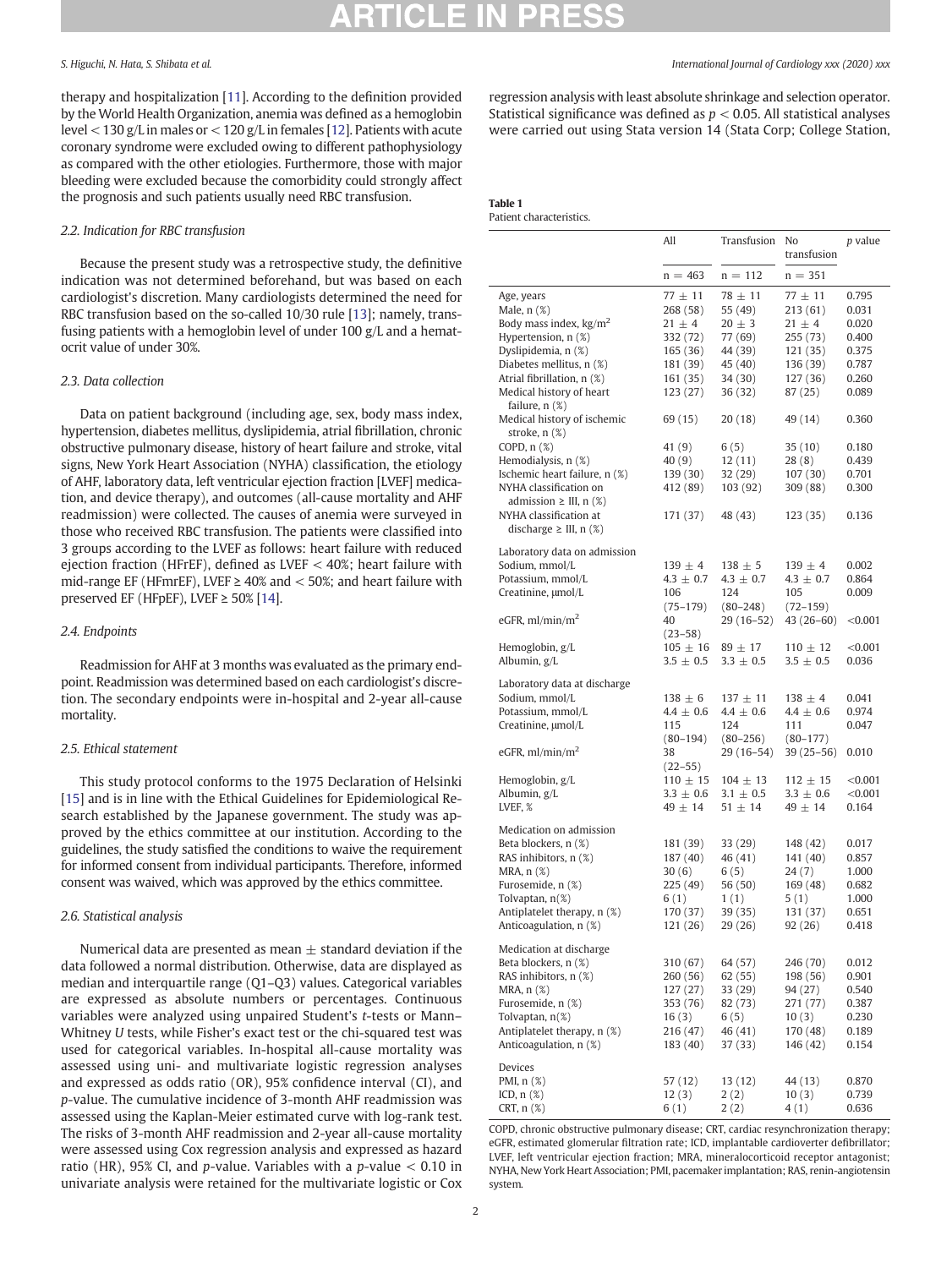TX, USA) and R version 3.4.3 (R Foundation for Statistical Computing; Vienna, Austria).

# 3. Results

# 3.1. Patient characteristics

The present study included 463 patients (age,  $77 \pm 11$  years; males, 58%). Of them, 112 (24%) received RBC transfusion. The patient characteristics are shown in [Table 1.](#page-1-0) Hemoglobin level on admission was  $105 \pm 16$  g/L (transfusion,  $89 \pm 17$  g/L; no transfusion,  $110 \pm 12$  g/L;  $p < 0.001$ ). In comparison, the value at discharge was  $110 \pm 15$  g/L (transfusion,  $104 \pm 13$  g/L; no transfusion,  $112 \pm 15$  g/L;  $p < 0.001$ ).

### 3.2. The causes of anemia in patients with RBC transfusion

Of 112 patients who received RBC transfusion, renal anemia was observed in 29 patients; iron deficiency anemia, 18 patients; hematopoietic disorders, 15; dilution owing to congestion, 4; liver cirrhosis, 2; unknown, 44.

# 3.3. Clinical impact of RBC transfusion on 3-month heart failure readmission

The median follow-up was 719 (190–1082) days. AHF readmission at 3 months occurred in 46 (10%) (transfusion, 9 (8%); no transfusion, 37 (11%)). RBC transfusion was not associated with 3-month AHF readmission (unadjusted HR, 0.80; 95% CI, 0.39–1.66;  $p = 0.546$ ). The Kaplan-Meier curve is shown in Fig. 1. The result was similar among those with HFrEF, HFmrEF, and HFpEF (HFrEF  $[n = 119]$ : unadjusted HR, 0.66; 95% CI, 0.15-2.85;  $p = 0.574$ ; HFmrEF [n = 97]: unadjusted HR, 3.10; 95% CI, 0.77-12.40;  $p =$ 0.110; HFpEF [n = 247]: unadjusted HR, 0.50; 95% CI, 0.15–1.69;  $p = 0.262$ ) as well as even in patients with a hemoglobin level of  $<$ 100 g/L on admission (unadjusted HR, 0.61; 95% CI, 0.22–1.69;  $p = 0.342$ ) or with a hemoglobin level of <100 g/L at discharge (unadjusted HR, 1.01; 95% CI, 0.33–3.10;  $p = 0.981$ ). These results persisted after adjustment.



Fig. 1. Kaplan-Meier estimated survival curve. The survival curve demonstrated no association of RBC transfusion with 3-month acute heart failure readmission. RBC, red blood cell. (For interpretation of the references to colour in this figure legend, the reader is referred to the web version of this article.)

# 3.4. Predictors for 3-month AHF readmission

The results of uni- and multivariate Cox regression analyses are shown in Table 2. Multivariate Cox regression analysis demonstrated that hemoglobin level and LVEF were related to AHF-related readmission (hemoglobin level: adjusted HR in an increase of 10 g/L, 0.80; 95% CI, 0.64–0.99;  $p = 0.038$ ; LVEF: adjusted HR in an increase of 10%, 0.80; 95% CI, 0.65-0.98;  $p = 0.033$ ), while RAS inhibitors and furosemide tended to be associated with the adverse event (RAS inhibitors: adjusted HR 0.58; 95% CI, 0.32–1.04;  $p = 0.065$ ; furosemide: adjusted HR, 2.51; 95% CI, 0.98-6.41:  $p = 0.054$ ).

# 3.5. In-hospital and 2-year all-cause mortality

In-hospital and 2-year all-cause mortality occurred in 16 (3%) (transfusion, 7 (6%); no transfusion, 9 (3%)) and 121 (26%) (transfusion, 27 (26%); no transfusion, 94 (27%)) patients. Notably, 110 patients (91% of all-cause mortality) had a non-cardiac death. RBC transfusion was related to neither in-hospital mortality (OR, 2.53; 95% CI, 0.92–6.97;

### Table 2

| Cox regression analysis for heart failure readmission. |  |  |  |
|--------------------------------------------------------|--|--|--|
|                                                        |  |  |  |

|                                                | Univariate |                      |          | Multivariate |                     |       |  |
|------------------------------------------------|------------|----------------------|----------|--------------|---------------------|-------|--|
|                                                | <b>HR</b>  | 95% CI               | p        | <b>HR</b>    | 95% CI              | p     |  |
|                                                |            |                      | value    |              |                     | value |  |
| Age (an increase of 1 year)                    | 1.00       | $0.98 - 1.03$        | 0.755    | <b>NA</b>    |                     |       |  |
| Male                                           | 0.95       | $0.53 - 1.71$        | 0.866    | <b>NA</b>    |                     |       |  |
| BMI (an increase of 1 $\text{kg/m}^2$ )        |            | 0.92  0.84-1.00      | 0.048    | <b>NA</b>    |                     |       |  |
| Hypertension                                   |            | $0.65$ $0.35-1.17$   | 0.151    | <b>NA</b>    |                     |       |  |
| Dyslipidemia                                   |            | 0.69 0.36-1.32       | 0.263    | <b>NA</b>    |                     |       |  |
| Diabetes mellitus                              |            | 1.17 0.66-2.10       | 0.590 NA |              |                     |       |  |
| Atrial fibrillation                            | 1.28       | $0.71 - 2.32$        | 0.413    | <b>NA</b>    |                     |       |  |
| Medical history of heart                       | 1.23       | $0.64 - 2.35$        | 0.532    | <b>NA</b>    |                     |       |  |
| failure                                        |            |                      |          | <b>NA</b>    |                     |       |  |
| Medical history of ischemic<br>stroke          | 0.92       | $0.39 - 2.17$        | 0.852    |              |                     |       |  |
| COPD                                           |            | $0.45$ $0.11 - 1.86$ | 0.272    | <b>NA</b>    |                     |       |  |
| Hemodialysis                                   |            | $0.25$ $0.04-1.85$   | 0.176 NA |              |                     |       |  |
| Ischemic heart failure                         |            | 0.91  0.48-1.74      | 0.785    | <b>NA</b>    |                     |       |  |
| NYHA classification at                         | 1.41       | $0.78 - 2.56$        | 0.251    | <b>NA</b>    |                     |       |  |
| $discharge \geq III$                           |            |                      |          |              |                     |       |  |
| Transfusion                                    | $0.80\,$   | $0.39 - 1.66$        | 0.546    | NA           |                     |       |  |
| Laboratory data at discharge                   |            |                      |          |              |                     |       |  |
| Creatinine (an increase of                     | 0.97       | $0.93 - 1.01$        | 0.161    | <b>NA</b>    |                     |       |  |
| $20 \mu mol/L$                                 |            |                      |          |              |                     |       |  |
| eGFR (an increase of                           | 1.05       | $0.94 - 1.16$        | 0.405    | <b>NA</b>    |                     |       |  |
| 10 mL/min/m <sup>2</sup> )                     |            |                      |          |              |                     |       |  |
| Hemoglobin (an increase of                     | 0.82       | $0.67 - 1.01$        | 0.065    | 0.80         | $0.64 - 0.99$ 0.038 |       |  |
| 10 g/L                                         |            |                      |          |              |                     |       |  |
| Albumin (an increase of                        | 1.44       | $0.87 - 2.36$        | 0.154    | <b>NA</b>    |                     |       |  |
| 10 g/L                                         |            |                      |          |              |                     |       |  |
| LVEF (an absolute increase of $0.83$ 0.68-1.02 |            |                      | 0.079    | 0.80         | $0.65 - 0.98$       | 0.033 |  |
| 10%)                                           |            |                      |          |              |                     |       |  |
| Medication at discharge                        |            |                      |          |              |                     |       |  |
| Beta blockers                                  |            | 1.46 0.74-2.87       | 0.274 NA |              |                     |       |  |
| RAS inhibitors                                 |            | 0.58 0.33-1.04       | 0.066    | 0.58         | $0.32 - 1.04$       | 0.065 |  |
| <b>MRA</b>                                     |            | 0.77 0.39-1.53       | 0.461    | <b>NA</b>    |                     |       |  |
| Furosemide                                     |            | 2.23 0.88-5.63       | 0.091    | 2.51         | $0.98 - 6.41$       | 0.054 |  |
| Tolvaptan                                      |            | 2.21 0.69-7.13       | 0.184 NA |              |                     |       |  |
| Antiplatelet therapy                           |            | 1.12 0.63-2.00       | 0.694 NA |              |                     |       |  |
| Anticoagulation                                | 1.13       | $0.63 - 2.02$        | 0.678    | <b>NA</b>    |                     |       |  |
| Devices                                        |            |                      |          |              |                     |       |  |
| PMI                                            | 1.34       | $0.62 - 2.87$        | 0.455    | <b>NA</b>    |                     |       |  |
| ICD                                            | 0.81       | $0.11 - 5.90$        | 0.838    | <b>NA</b>    |                     |       |  |
| <b>CRT</b>                                     | 1.39       | $0.19 - 10.05$       | 0.747    | <b>NA</b>    |                     |       |  |
|                                                |            |                      |          |              |                     |       |  |

CI, confidence interval; COPD, chronic obstructive pulmonary disease; CRT, cardiac resynchronization therapy; eGFR, estimated glomerular filtration rate; HR, hazard ratio; ICD, implantable cardioverter defibrillator; LVEF, left ventricular ejection fraction; MRA, mineralocorticoid receptor antagonist; NA, not applicable; NYHA, New York Heart Association; PMI, pacemaker implantation; RAS, renin-angiotensin system.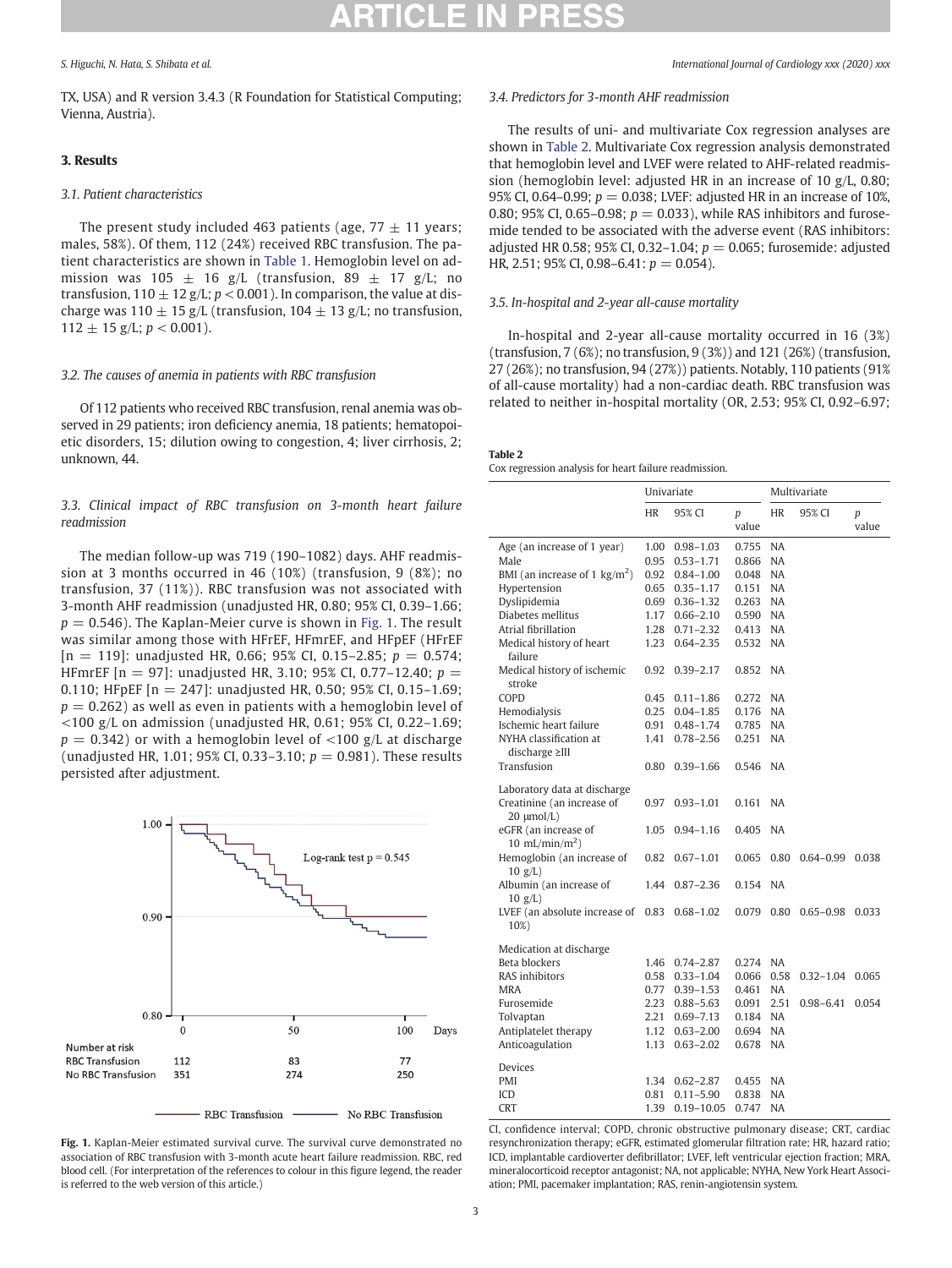$p = 0.072$ ) nor 2-year mortality (HR, 1.05; 95% CI, 0.68–1.61;  $p =$ 0.832). These results were similar after multivariate analyses.

# 3.6. Predictors for all-cause mortality

Each predictor is shown in Table 3. Multivariate logistic regression analysis disclosed that age, body mass index, and hemodialysis were related to in-hospital mortality. Multivariate Cox regression analysis demonstrated that age, NYHA classification at discharge, albumin level, and left ventricular ejection fraction were related to two-year mortality.

# 4. Discussion

To the best of our knowledge, the present study is the first to state that RBC transfusion is associated with neither reduction of AHF readmission nor all-cause mortality. It is noteworthy that the treatment for anemia is not correlated with such outcomes while the anemia itself is associated with adverse events [3–[5\]](#page-4-0). Etiologies of anemia vary; it may occur along with worsened general condition in some cases.

### Table 3

Analysis for in-hospital and 2-year all-cause mortality.

S. Higuchi, N. Hata, S. Shibata et al. International Journal of Cardiology xxx (2020) xxx

The conditions that induce anemia, not the reduction in the hemoglobin level, may contribute to clinical adverse events.

# 4.1. Is anemia a cause of clinical adverse events or a surrogate marker?

The elderly population generally demonstrates various causes of anemia, including nutrition deficiencies, chronic kidney disease, chronic inflammation, and hematologic diseases such as myelodysplastic syndrome [\[16\]](#page-5-0), all of which can induce AHF. In AHF patients, inflammatory cytokines such as tumor necrosis factor-α and interleukin-6 are released, which can lead to anemia [[17,18\]](#page-5-0). Namely, both AHF itself and its potential causative factors may contribute to anemia. Notably, the prevalence of iron deficiency was lower than the one in previous studies. [\[19](#page-5-0)] This finding might be observed because most patients were not obesity, which contributes to iron deficiency through inflammation. [[20\]](#page-5-0) Further, relatively low BMI might reflect wasting diseases and cardiac cachexia related to anemia. Indeed, nearly half of the patients who underwent RBC transfusion had renal anemia or hematopoietic disorders in our study.

|                                                 | In-hospital mortality |                |                |           |               | 2-year all-cause mortality |           |               |              |           |               |                |
|-------------------------------------------------|-----------------------|----------------|----------------|-----------|---------------|----------------------------|-----------|---------------|--------------|-----------|---------------|----------------|
|                                                 | Univariate            |                | Multivariate   |           |               | Univariate                 |           |               | Multivariate |           |               |                |
|                                                 | <b>OR</b>             | 95% CI         | <i>p</i> value | <b>OR</b> | 95% CI        | <i>p</i> value             | HR        | 95% CI        | $p$ value    | HR        | 95% CI        | <i>p</i> value |
| Age (an increase of 1 year)                     | 1.07                  | $1.00 - 1.14$  | 0.052          | 1.09      | $1.01 - 1.18$ | 0.023                      | 1.04      | $1.01 - 1.06$ | 0.001        | 1.04      | $1.01 - 1.06$ | 0.001          |
| Male                                            | 1.63                  | $0.56 - 4.76$  | 0.375          | NA        |               |                            | 1.27      | $0.87 - 1.86$ | 0.208        | <b>NA</b> |               |                |
| BMI (an increase of 1 $\text{kg/m}^2$ )         | 0.81                  | $0.68 - 0.95$  | 0.012          | 0.82      | $0.68 - 0.99$ | 0.042                      | 0.96      | $0.91 - 1.00$ | 0.075        | <b>NA</b> |               |                |
| Hypertension                                    | 0.64                  | $0.23 - 1.80$  | 0.400          | NA        |               |                            | 1.01      | $0.68 - 1.49$ | 0.971        | <b>NA</b> |               |                |
| Dyslipidemia                                    | 1.20                  | $0.42 - 3.44$  | 0.730          | NA        |               |                            | 0.84      | $0.57 - 1.23$ | 0.363        | <b>NA</b> |               |                |
| Diabetes mellitus                               | 0.93                  | $0.33 - 2.61$  | 0.894          | <b>NA</b> |               |                            | 0.72      | $0.49 - 1.04$ | 0.082        | <b>NA</b> |               |                |
| Atrial fibrillation                             | 1.13                  | $0.40 - 3.17$  | 0.816          | <b>NA</b> |               |                            | 1.27      | $0.88 - 1.83$ | 0.208        | NA        |               |                |
| Medical history of heart failure                | 4.69                  | $1.67 - 13.20$ | 0.003          | <b>NA</b> |               |                            | 0.77      | $0.50 - 1.19$ | 0.243        | NA        |               |                |
| Medical history of ischemic stroke              | 1.33                  | $0.37 - 4.80$  | 0.661          | <b>NA</b> |               |                            | 1.12      | $0.69 - 1.81$ | 0.645        | <b>NA</b> |               |                |
| COPD                                            | 2.47                  | $0.67 - 9.06$  | 0.172          | NA        |               |                            | 1.89      | 1.06-3.37     | 0.032        | <b>NA</b> |               |                |
| Hemodialysis                                    | 5.35                  | 1.76-16.27     | 0.003          | 10.27     | 2.72-38.78    | 0.001                      | 1.23      | $0.64 - 2.35$ | 0.539        | <b>NA</b> |               |                |
| Ischemic heart failure                          | 1.42                  | $0.50 - 3.98$  | 0.508          | NA        |               |                            | 0.96      | $0.64 - 1.42$ | 0.823        | <b>NA</b> |               |                |
| NYHA classification at discharge $\geq$ III     | $NA^*$                |                |                | <b>NA</b> |               |                            | 1.72      | $1.19 - 2.50$ | 0.004        | 1.46      | $1.00 - 2.16$ | 0.057          |
| Transfusion                                     | 2.53                  | $0.92 - 7.00$  | 0.072          | <b>NA</b> |               |                            | 1.05      | $0.68 - 1.61$ | 0.832        | <b>NA</b> |               |                |
| Laboratory data at discharge                    |                       |                |                |           |               |                            |           |               |              |           |               |                |
| Creatinine (an increase of 20 µmol/L)           | 1.04                  | $1.01 - 1.08$  | 0.015          | NA        |               |                            | 1.01      | $0.99 - 1.03$ | 0.328        | <b>NA</b> |               |                |
| eGFR (an increase of 10 ml/min/m <sup>2</sup> ) | 0.72                  | $0.56 - 0.94$  | 0.015          | <b>NA</b> |               |                            | 0.93      | $0.86 - 1.00$ | 0.058        | <b>NA</b> |               |                |
| Hemoglobin (an increase of 10 $g/L$ )           | 1.03                  | $0.75 - 1.41$  | 0.871          | NA        |               |                            | 0.96      | $0.85 - 1.09$ | 0.536        | NA.       |               |                |
| Albumin (an increase of 10 $g/L$ )              | 0.16                  | $0.04 - 0.69$  | 0.014          | <b>NA</b> |               |                            | 0.47      | $0.33 - 0.67$ | < 0.001      | 0.49      | $0.34 - 0.71$ | < 0.001        |
| LVEF (an absolute increase of 10%)              | 1.04                  | $0.68 - 1.58$  | 0.866          | <b>NA</b> |               |                            | 0.88      | $0.78 - 0.99$ | 0.047        | 0.84      | $0.74 - 0.96$ | 0.012          |
| Medication on admission                         |                       |                |                |           |               |                            |           |               |              |           |               |                |
| Beta blockers                                   | 0.67                  | $0.23 - 1.97$  | 0.467          | <b>NA</b> |               |                            | NA        |               |              | <b>NA</b> |               |                |
| RAS inhibitors                                  | 0.84                  | $0.30 - 2.36$  | 0.743          | <b>NA</b> |               |                            | <b>NA</b> |               |              | <b>NA</b> |               |                |
| <b>MRA</b>                                      | NA                    |                |                | NA        |               |                            | NA        |               |              | <b>NA</b> |               |                |
| Furosemide                                      | 1.72                  | $0.61 - 4.82$  | 0.301          | NA        |               |                            | NA        |               |              | <b>NA</b> |               |                |
| Tolvaptan                                       | $NA*$                 |                |                | <b>NA</b> |               |                            | <b>NA</b> |               |              | <b>NA</b> |               |                |
| Antiplatelet therapy                            | 1.30                  | $0.48 - 3.56$  | 0.607          | <b>NA</b> |               |                            | <b>NA</b> |               |              | <b>NA</b> |               |                |
| Anticoagulation                                 | 0.80                  | $0.23 - 2.78$  | 0.721          | <b>NA</b> |               |                            | <b>NA</b> |               |              | <b>NA</b> |               |                |
| Medication at discharge                         |                       |                |                |           |               |                            |           |               |              |           |               |                |
| Beta blockers                                   | NA                    |                |                | <b>NA</b> |               |                            | 1.31      | $0.87 - 1.97$ | 0.197        | <b>NA</b> |               |                |
| RAS inhibitors                                  | NA                    |                |                | <b>NA</b> |               |                            | 0.71      | $0.50 - 1.02$ | 0.065        | <b>NA</b> |               |                |
| <b>MRA</b>                                      | NA                    |                |                | <b>NA</b> |               |                            | 0.91      | $0.61 - 1.37$ | 0.659        | NA        |               |                |
| Furosemide                                      | NA                    |                |                | <b>NA</b> |               |                            | 1.10      | $0.70 - 1.73$ | 0.688        | <b>NA</b> |               |                |
| Tolvaptan                                       | <b>NA</b>             |                |                | <b>NA</b> |               |                            | 1.55      | $0.57 - 4.21$ | 0.392        | <b>NA</b> |               |                |
| Antiplatelet therapy                            | NA                    |                |                | <b>NA</b> |               |                            | 0.84      | $0.59 - 1.20$ | 0.335        | <b>NA</b> |               |                |
| Anticoagulation                                 | <b>NA</b>             |                |                | <b>NA</b> |               |                            | 1.32      | $0.92 - 1.90$ | 0.127        | <b>NA</b> |               |                |
| Devices                                         |                       |                |                |           |               |                            |           |               |              |           |               |                |
| <b>PMI</b>                                      | 0.50                  | $0.06 - 3.87$  | 0.506          | <b>NA</b> |               |                            | 1.04      | $0.63 - 1.71$ | 0.887        | <b>NA</b> |               |                |
| ICD                                             | 10.50                 | 1.94-56.7      | 0.006          | <b>NA</b> |               |                            | 1.63      | $0.72 - 3.71$ | 0.245        | <b>NA</b> |               |                |
| <b>CRT</b>                                      | $NA^*$                |                |                | <b>NA</b> |               |                            | 0.96      | $0.24 - 3.88$ | 0.952        | <b>NA</b> |               |                |

BMI, body mass index; CI, confidence interval; COPD, chronic obstructive pulmonary disease; CRT, cardiac resynchronization therapy; eGFR, estimated glomerular filtration rate; ICD, implantable cardioverter defibrillator; LVEF, left ventricular ejection fraction; MRA, mineralocorticoid receptor antagonist; NA, not applicable; NYHA, New York Heart Association; OR, odds ratio; PMI, pacemaker implantation; RAS, renin-angiotensin system.

⁎ Owing to no event in either group.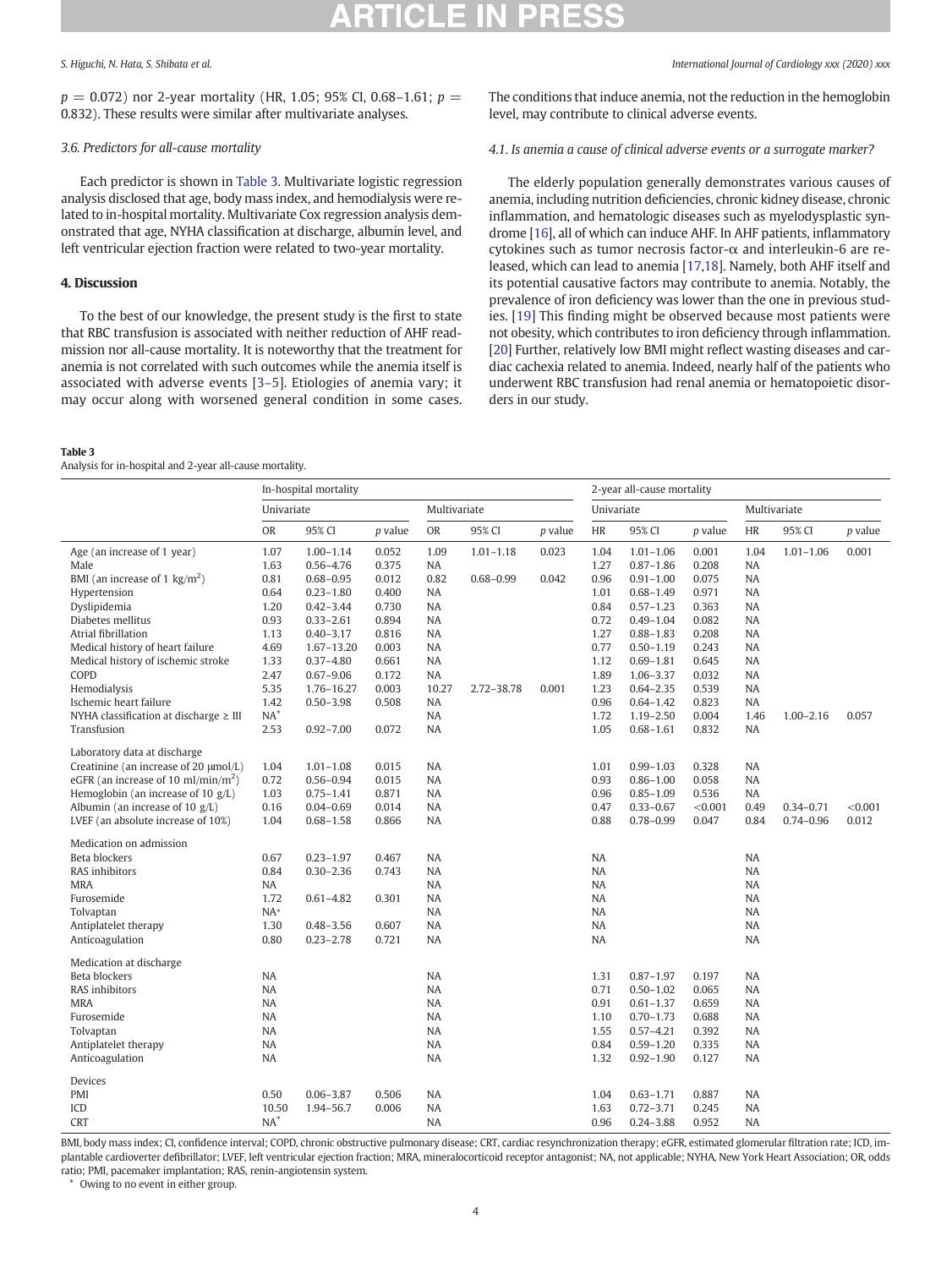<span id="page-4-0"></span>The results of our study imply that the underlying diseases may lead to poor outcomes rather than anemia itself in AHF patients with anemia. Treatment for anemia would improve the oxygen/supply mismatch and may improve hemodynamic, neurohormonal system, and renal alterations [[21\]](#page-5-0). However, such positive effects on the circulatory system may not have contributed to the prognosis in our study, because most patients died due to non-cardiac diseases. Furthermore, anemia may be a result of AHF in some cases; RBC transfusions may be ineffective in such cases. In other clinical settings, such as perioperative anemia in patients undergoing cardiac surgery, RBC transfusions have been associated with higher mortality [[22,23\]](#page-5-0). These results might reflect the fact that the patients' background that made the RBC transfusion necessary was actually a negative predictor, or might demonstrate that the disadvantages of the treatment surpassed its advantages.

### 4.2. Predictors for short-term heart failure readmission

Higher hemoglobin level and LVEF were significantly associated with a lower incidence of AHF readmission at 3 months. The results in our study regarding hemoglobin level were consistent with those of previous studies [3,4]; the possible reasons have been already described. The association of LVEF with AHF readmission may differ depending on each population, probably owing to its complicated pathophysiology. In patients with and without diabetes mellitus, LVEF was not found to be related to the adverse event. [\[24](#page-5-0)] On the other hand, a previous study demonstrated that patients with HFpEF underwent cardiovascular death or rehospitalization more frequently than those with HFrEF [[25\]](#page-5-0); however, other studies disclosed that AHF readmission was less common among those with HFpEF compared to those with HFrEF [\[26,27\]](#page-5-0).

# 4.3. Future perspectives

To determine the clinical significance of RBC transfusions, a randomized control study is necessary. Moreover, such studies should be conducted in those with specific causes of anemia and/or a hemoglobin level of <70 g/L. The treatment effects of RBC transfusions would vary in accordance with the etiologies of anemia and the hemoglobin level. The American Association of Blood Banks (AABB) recently recommends a restrictive RBC transfusion threshold in which the transfusion is not indicated until the hemoglobin level is 70 g/L for hospitalized adult patients who are hemodynamically stable [[28\]](#page-5-0). Indeed, the hemoglobin level was >70 g/L in approximately 85% of the RBC transfusion group in the present study. The AABB recommendation would be appropriate in AHF patients with a hemoglobin level of  $>70$  g/L. Until the clinical benefit of the treatment is confirmed, physicians should decide the indications carefully to avoid adverse effects and waste.

# 4.4. Limitations

We should be careful when interpreting the current results because the study had some limitations. First, retrospective study generally indicates only an association between dependent and independent variables, but does not show causal relationship. The patients who received RBC transfusion might be selected because they appeared to be in a worse state than those without the treatment. Second, the etiologies of anemia were not sufficiently investigated. The prognosis would be different among patients with potential poor predictors such as hematopoietic disease and chronic kidney disease and those with simple conditions such as iron deficiency. Third, the severity of anemia in many patients was not severe. The association of the treatment with prognosis has remained unclear in AHF patients with severe anemia. Finally, we did not evaluate the quality of life or use patient-oriented symptom scales. Similar to ferro therapy for AHF patients with irondeficiency anemia, RBC transfusion may relieve their symptoms.

However, even in this situation, transfusion would be inappropriate with respect to its cost and potential side effects.

# 5. Conclusions

RBC transfusion was not associated with short-term AHF readmission or with short- and long-term all-cause mortality. The present study might include AHF patients with various etiologies of anemia. Therefore, further studies classified according to specific causes of the morbidity are necessary to confirm the significance of RBC transfusion.

### Author statement

Satoshi Higuchi designed the study, analyzed and interpreted data, and drafted manuscript. Noritaka Hata analyzed and interpreted data, revised the manuscript critically for important intellectual content. Shigeki Shibata, Kazukuri Hirabuki, Tomoya Suda, Kazuna Honda, Hiroshi Hasegawa, and Takeaki Matsuda contributed to acquisition of data, and revised the manuscript critically for important intellectual content. Final approval of the manuscript submitted was done by all the authors.

# Funding source

None.

# Declaration of Competing Interest

Dr. Satoshi Higuchi has received lecture fees from Medtronic Japan Co., Ltd., Daiichi Sankyo Co., Ltd., and Ono Pharmaceutical Co., Ltd. All other authors have no conflict of interest to disclose.

# Acknowledgments

None.

References

- [1] [D.S. Silverberg, D. Wexler, M. Blum, et al., The use of subcutaneous erythropoietin](http://refhub.elsevier.com/S0167-5273(20)33809-2/rf0005) [and intravenous iron for the treatment of the anemia of severe, resistant congestive](http://refhub.elsevier.com/S0167-5273(20)33809-2/rf0005) [heart failure improves cardiac and renal function and functional cardiac class, and](http://refhub.elsevier.com/S0167-5273(20)33809-2/rf0005) [markedly reduces hospitalizations, J. Am. Coll. Cardiol. 35 \(2000\) 1737](http://refhub.elsevier.com/S0167-5273(20)33809-2/rf0005)–1744.
- [2] [T.B. Horwich, G.C. Fonarow, M.A. Hamilton, et al., Anemia is associated with worse](http://refhub.elsevier.com/S0167-5273(20)33809-2/rf0010) [symptoms, greater impairment in functional capacity and a signi](http://refhub.elsevier.com/S0167-5273(20)33809-2/rf0010)ficant increase in [mortality in patients with advanced heart failure, J. Am. Coll. Cardiol. 39 \(2002\)](http://refhub.elsevier.com/S0167-5273(20)33809-2/rf0010) 1780–[1786.](http://refhub.elsevier.com/S0167-5273(20)33809-2/rf0010)
- [3] [G.M. Felker, W.A. Gattis, J.D. Leimberger, et al., Usefulness of anemia as a predictor of](http://refhub.elsevier.com/S0167-5273(20)33809-2/rf0015) [death and rehospitalization in patients with decompensated heart failure, Am. J.](http://refhub.elsevier.com/S0167-5273(20)33809-2/rf0015) [Cardiol. 92 \(2003\) 625](http://refhub.elsevier.com/S0167-5273(20)33809-2/rf0015)–628.
- [4] E. O'[Meara, T. Clayton, M.B. McEntegart, et al., Clinical correlates and consequences](http://refhub.elsevier.com/S0167-5273(20)33809-2/rf0020) [of anemia in a broad spectrum of patients with heart failure: results of the](http://refhub.elsevier.com/S0167-5273(20)33809-2/rf0020) [candesartan in heart failure: assessment of reduction in mortality and morbidity](http://refhub.elsevier.com/S0167-5273(20)33809-2/rf0020) [\(CHARM\) program, Circulation 113 \(2006\) 986](http://refhub.elsevier.com/S0167-5273(20)33809-2/rf0020)–994.
- [5] [D. Mozaffarian, R. Nye, W.C. Levy, Anemia predicts mortality in severe heart failure:](http://refhub.elsevier.com/S0167-5273(20)33809-2/rf0025) [the prospective randomized amlodipine survival evaluation \(PRAISE\), J. Am. Coll.](http://refhub.elsevier.com/S0167-5273(20)33809-2/rf0025) [Cardiol. 41 \(2003\) 1933](http://refhub.elsevier.com/S0167-5273(20)33809-2/rf0025)–1939.
- [6] [S.D. Anker, J. Comin Colet, G. Filippatos, et al., Ferric carboxymaltose in patients with](http://refhub.elsevier.com/S0167-5273(20)33809-2/rf0030) heart failure and iron defi[ciency, N. Engl. J. Med. 361 \(2009\) 2436](http://refhub.elsevier.com/S0167-5273(20)33809-2/rf0030)–2448.
- [7] [P. Ponikowski, D.J. van Veldhuisen, J. Comin-Colet, et al., Bene](http://refhub.elsevier.com/S0167-5273(20)33809-2/rf0035)ficial effects of long[term intravenous iron therapy with ferric carboxymaltose in patients with symp](http://refhub.elsevier.com/S0167-5273(20)33809-2/rf0035)tomatic heart failure and iron defi[ciencydagger, Eur. Heart J. 36 \(2015\) 657](http://refhub.elsevier.com/S0167-5273(20)33809-2/rf0035)–668.
- [8] [K. Swedberg, J.B. Young, I.S. Anand, et al., Treatment of anemia with darbepoetin alfa](http://refhub.elsevier.com/S0167-5273(20)33809-2/rf0040) [in systolic heart failure, N. Engl. J. Med. 368 \(2013\) 1210](http://refhub.elsevier.com/S0167-5273(20)33809-2/rf0040)–1219.
- [9] [S.F. Jencks, M.V. Williams, E.A. Coleman, Rehospitalizations among patients in the](http://refhub.elsevier.com/S0167-5273(20)33809-2/rf0045) [Medicare fee-for-service program, N. Engl. J. Med. 360 \(2009\) 1418](http://refhub.elsevier.com/S0167-5273(20)33809-2/rf0045)–1428.
- [10] [L.M. Chen, A.K. Jha, S. Guterman, et al., Hospital cost of care, quality of care, and re](http://refhub.elsevier.com/S0167-5273(20)33809-2/rf0050)[admission rates: penny wise and pound foolish? Arch. Intern. Med. 170 \(2010\)](http://refhub.elsevier.com/S0167-5273(20)33809-2/rf0050) [340](http://refhub.elsevier.com/S0167-5273(20)33809-2/rf0050)–346.
- [11] [K.K. Ho, K.M. Anderson, W.B. Kannel, et al., Survival after the onset of congestive](http://refhub.elsevier.com/S0167-5273(20)33809-2/rf0055) [heart failure in Framingham heart study subjects, Circulation 88 \(1993\) 107](http://refhub.elsevier.com/S0167-5273(20)33809-2/rf0055)–115.
- [12] [I.S. Anand, P. Gupta, Anemia and iron de](http://refhub.elsevier.com/S0167-5273(20)33809-2/rf0060)ficiency in heart failure: current concepts [and emerging therapies, Circulation 138 \(2018\) 80](http://refhub.elsevier.com/S0167-5273(20)33809-2/rf0060)–98.